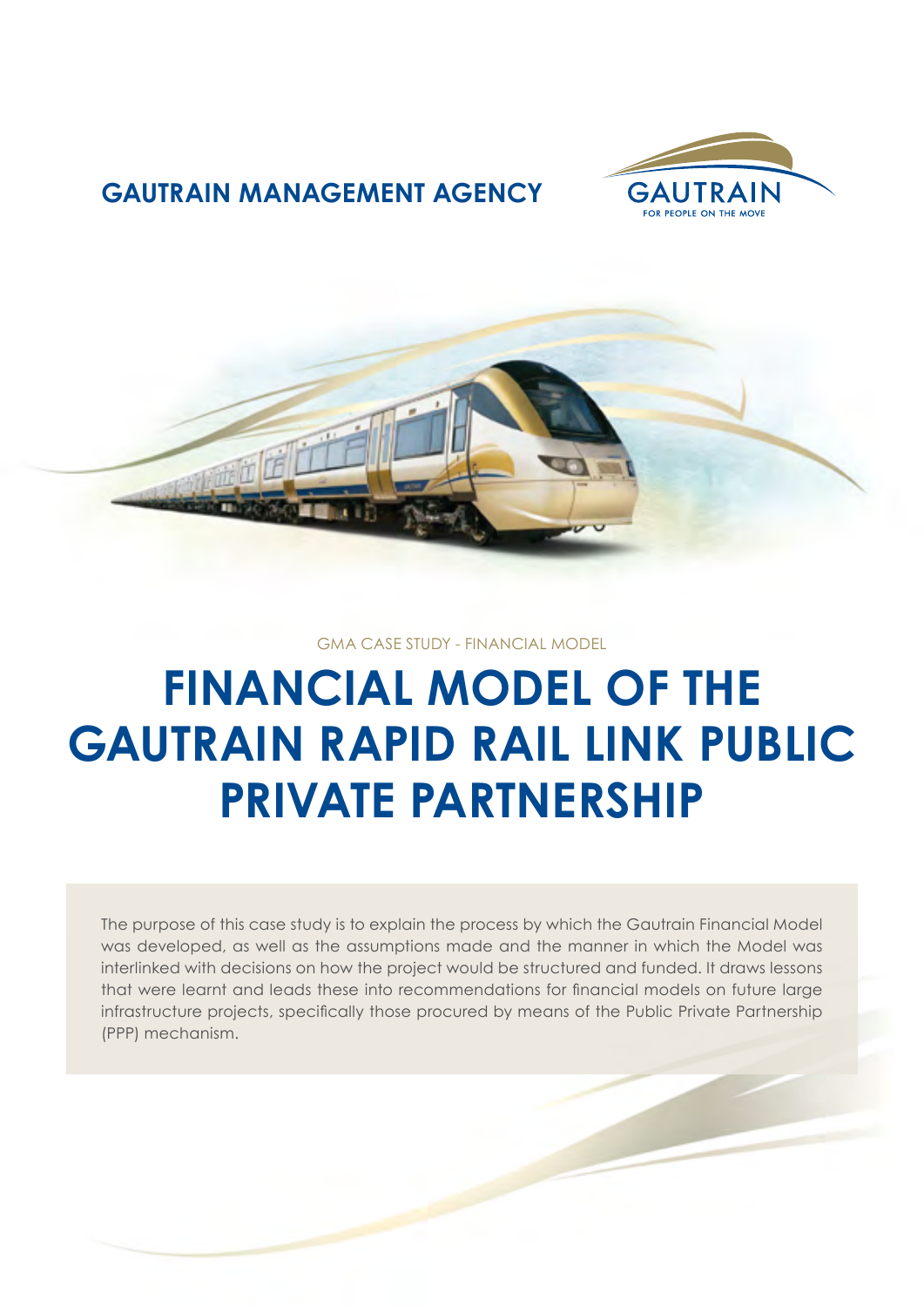### **LEARNING OUTCOME**

To gain an understanding of the process by which the Gautrain Financial Model was developed.

#### **BUSINESS OBJECTIVE**

To make recommendations as to how the Financial Model can be used for future large infrastructure projects procured by Public Private Partnerships (PPPs).



# **1. BACKGROUND**

The Gautrain Rapid Rail Link (Gautrain) is a modern state-of-the-art high-speed rail system in South Africa linking Johannesburg, Tshwane and OR Tambo International Airport (ORTIA). It is both the first high-speed rail link in Africa, as well as the largest project procured on the continent by means of a Public Private Partnership (PPP). The network consists of 10 stations, 80 km of railway lines, of which 15 km are underground and another 15 km are raised above ground on viaducts.

The Gautrain is a PPP project, with the Gauteng Provincial Government (the Province) the public partner and the primary promoter of the project. Other key role players through the various phases of the project are the Gauteng Department of Roads and Transport (Gautrans), the National Treasury and its PPP Unit (through which the Gautrain obtained the necessary approvals in order to conclude the procurement

phase) and the Gautrain Management Agency (GMA). The private partner is the Bombela Concession Company (Pty) Ltd (the Concessionaire), which holds a 20 (actually 19.5) year concession for the construction, operation and maintenance of the Gautrain.

The Gautrain was formally announced in February 2000 by the then Gauteng Premier Mbazima Shilowa as one of ten Spatial Development Initiatives, which later became known as Blue IQ Projects. Following on from the announcement a consortium of consulting companies were appointed in April 2000 to advise the Province on the execution of the project. This technical team initially consisted of Khuthele Projects, Arcus Gibb, Lebone Engineering, Gibb-Rail (a United Kingdombased railway consultancy), APS Plan Africa and Equinox.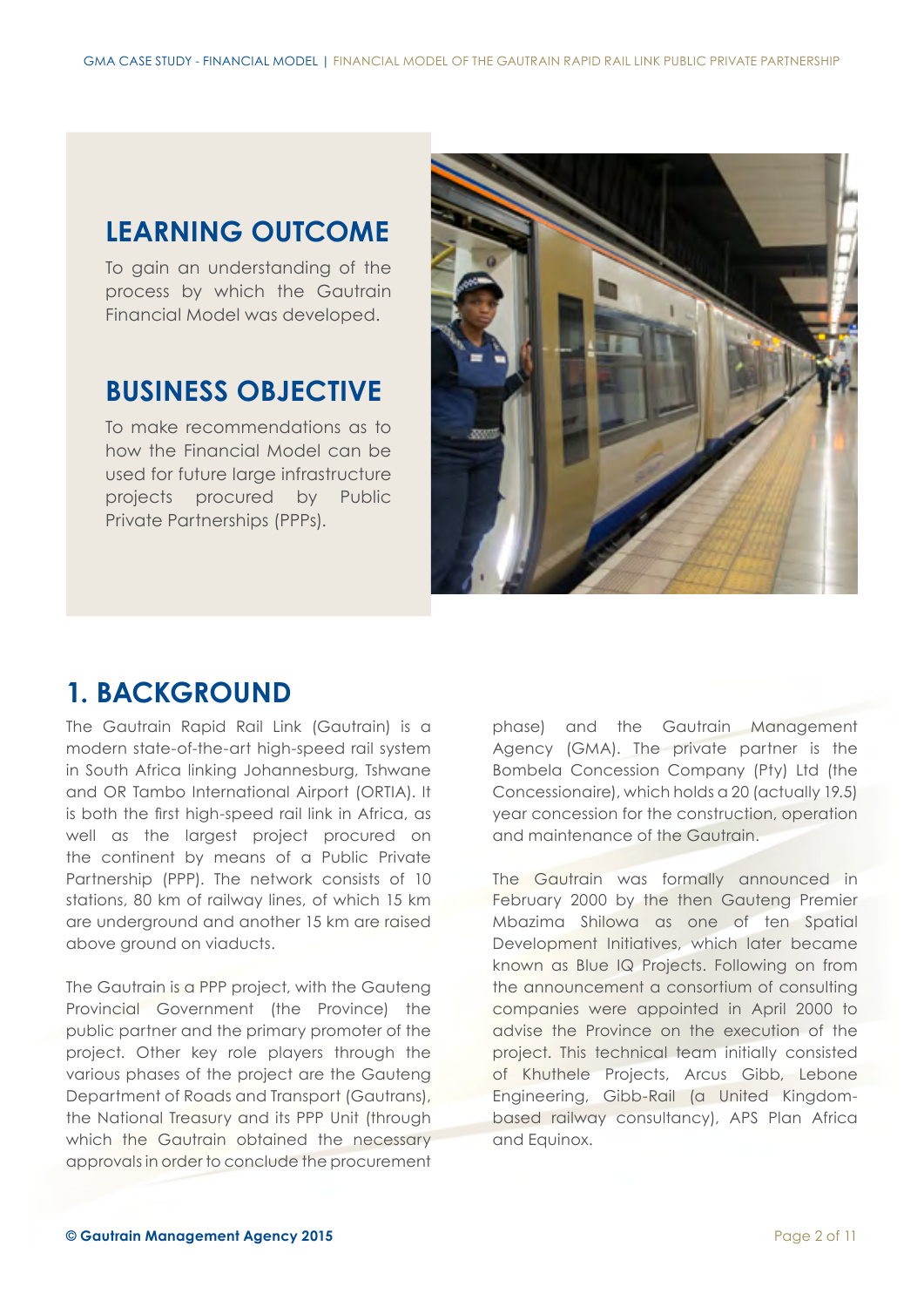The technical team focused on two major aspects, namely the system planning and needs assessment. The system planning focused on the aspects of land use, route alignment, station placement, technology and operations, whilst the needs assessment considered the market, demand estimates and revenue forecasts. The system planning component of this process resulted in a presentation to the Province in September 2000 on the route determination and the various alignments being considered. The needs assessment component of the investigation continued to the end of the year and resulted in the submission of a second report in January 2001 detailing the envisaged demand, income and cost, as well as the now further developed route alignment proposed.

The decision that the Gautrain would be done under Treasury Regulation 16 (TR 16) meant that there were additional requirements related to determining financial and risk-related indicators for the Gautrain. As a result financial and legal advisors were needed to supplement the technical team. Kagiso Financial Services, in association with Rothschild's of London, were appointed to assist with the financial feasibility components of the project, whilst Ledwaba Mazwai Attorneys, in association with Masons of London, were appointed as the legal advisors.

The Project was always conceptualised as a PPP, owing to the unproven nature of a highspeed rail link project, optimistic timelines and a high degree of technical complexity. This is largely supported by the growing global trend in procuring such capital-intensive projects by means of a PPP.

The requirements of TR16 meant that the Project would now need very specific approvals from the National Treasury at various points within the process. The first approval (or TA I) required the submission of a feasibility report (National Treasury, 2004). Three subsequent approvals would also be required, introducing a series of progressive hold-points on the procurement of the Project so as to allow for sufficient scrutiny

*"The project was always conceptualised as a PPP, owing to the unproven nature of a high-speed rail link project, optimistic timelines and high degree of technical complexity."*



and oversight. At each stage a detailed financial model (or update of an existing model) would be required.

The Financial Model forms a critical component of a PPP project throughout its life cycle. Initially the Model is developed by the public sector authority, or their appointed advisor, in order to predict the bidder's costs, financing structure and other assumptions so as to assess the acceptability of the cost to the public sector. The Model is then developed further by the bidder and lenders to arrive at the base case (or banking case) scenario. This Base Case Financial Model ultimately becomes an integral part of the concluded Concession Agreement (CA).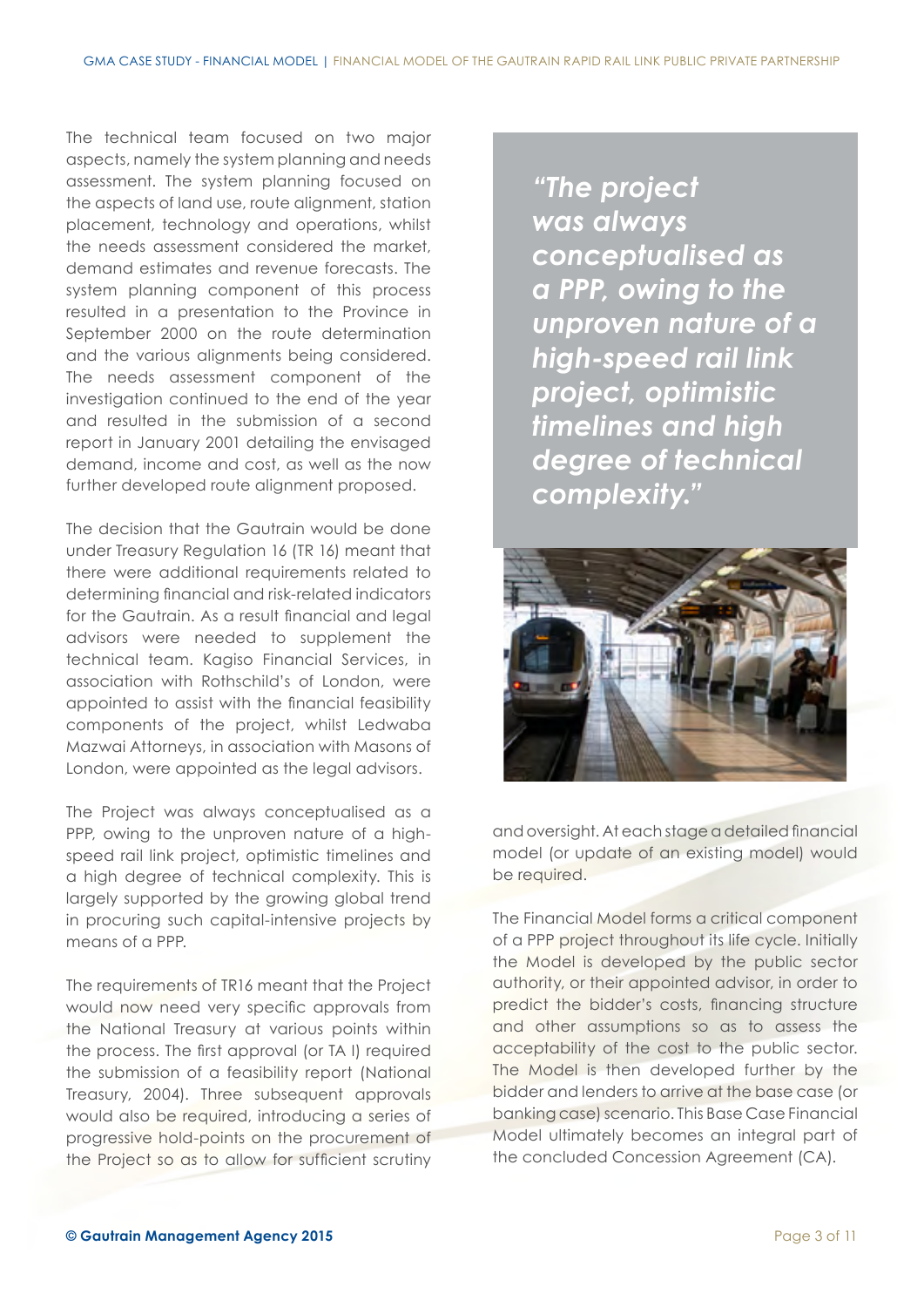The Base Case Financial Model continued to be used throughout the actual period of construction and operation by the Concessionaire and the project proponent to review long-term prospects and risk exposure, to consider price variations and compensation payments in terms of the CA, and to calculate amongst other aspects any potential refinancing gain, as well as the amounts payable in the event of variations.

Inputs into the Financial Model include macroeconomic assumptions, capital expenditure, operating and maintenance costs and revenues, and financing costs (e.g. margins, fees and loan amounts). Outputs include details on the drawdown of equity and debt, patronage guarantee payments (revenue support) and grants (capital support), interest, tax, debt repayments, cash flow, cover ratios, investors' returns, as well as the Net Present Value (NPV) of all relevant inputs and outputs.



# **2. PROBLEM STATEMENT AND EARLY FINDINGS**

Given the formal requirements of TR 16 and the need to structure the Gautrain as a PPP, the feasibility study had to include a financial model that would be used to demonstrate the affordability, value for money and, most importantly, the risk transfer of the proposed Project so that the necessary approvals could be obtained. This financial model was developed and owned by the Province and is known as the Province Financial Model.

The Base Case Financial Model that now forms part of the CA has a different purpose and that is to set out the contractual basis of the arrangement with the Concessionaire, establish the capital cost of the project and financing arrangements and forecast the operating costs and revenues during the concession period. The Province Financial Model is therefore there to primarily demonstrate viability, whilst the Base Case Financial Model is there to capture and manage the contractual relationship.

The development of two financial models by different parties and for different purposes, but for the same project, required robust processes consistent with those required by TR 16. Various stakeholders and regulatory authorities had to agree and sign off on the financial models as they moved through the various processes and were continually updated to reflect changes and specifically the continual evolution of the design and the technical process that were being run in parallel. The entire process spanned a period from 2001 and 2006 and required continuity in people together with a good understanding of the processes involved.

The financial models also had to be flexible and take into consideration sensitivities to varying scenarios. Typical sensitivity scenarios considered include construction cost overruns, project delays, reduced usage, higher operating costs, change in interest and exchange rates and inflation. Over the period spanned, the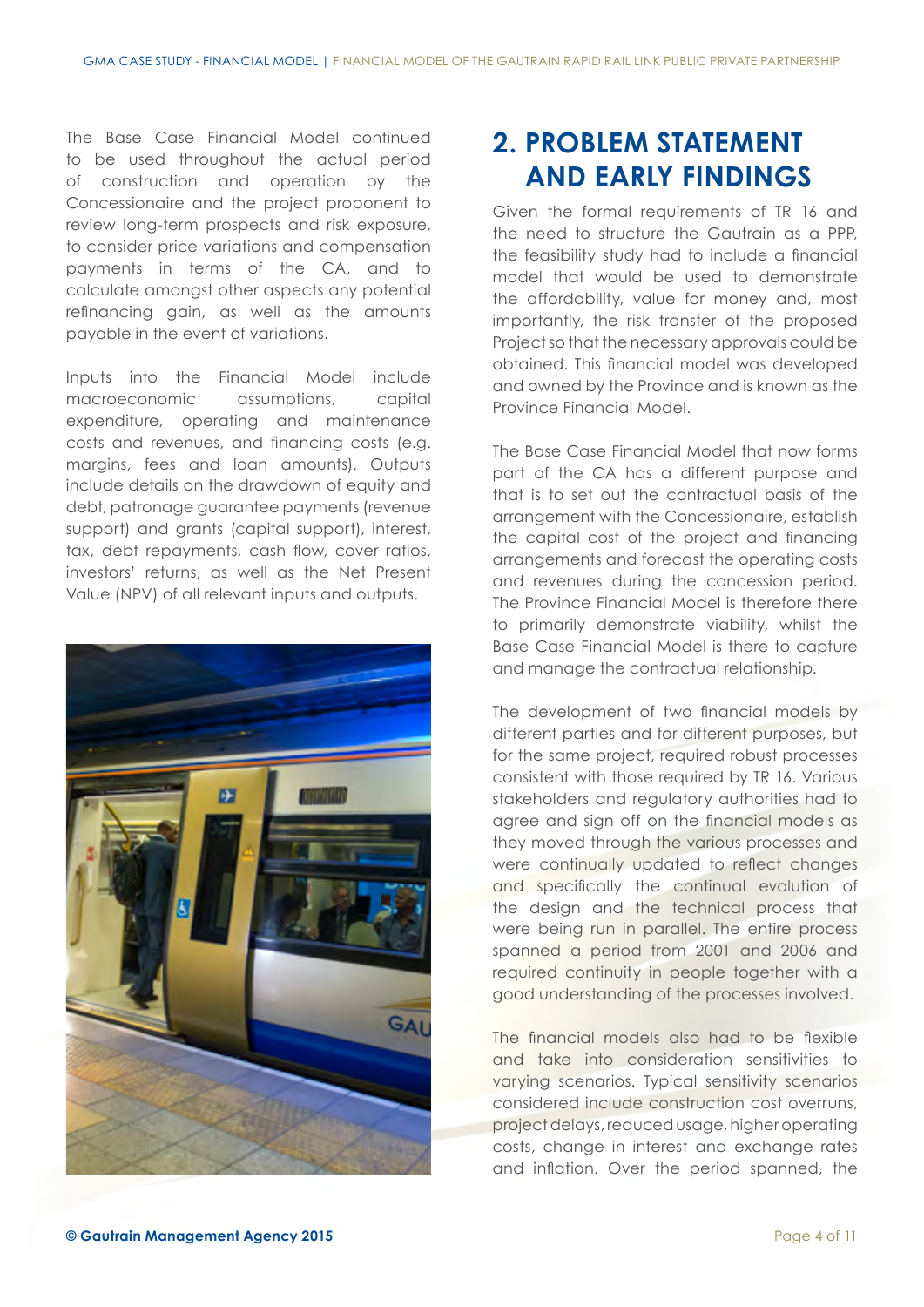Gautrain was affected by many of these factors, most notably by exchange rates, inflation and the capital cost estimate for the Project.

# **3. ANALYSIS OF ISSUES**

#### 3.1 Two Financial Models

The Province's Financial Model was prepared in accordance with National Treasury requirements applicable at the time in 2001. This was prior to the 2004 issuance of the National Treasury Practice Notes on PPPs and especially Module 4 on Feasibility Studies and was therefore based on the shortened guidance of the National Treasury.

This required that the Province demonstrated Affordability, Value for Money and significant and appropriate Risk Transfer as required under TR 16. Affordability was defined in two parts – the

capital contribution that the Province would have to make in the development period (i.e. the time to design, construct, commission and integrate the Gautrain) and the Patronage Guarantee that the Province would have to make during the operating period. An integral component of assessing affordability was the balancing of the capital contribution with ongoing patronage support and ensuring that at the same time this constituted effective risk transfer.

The graphic below illustrates these two concepts of a Provincial Contribution and a Patronage Guarantee as an unbalanced see-saw or fulcrum. On the short side of the fulcrum is the 4½ year development period when capital had to be provided and on the long side of the fulcrum is the 15-year operating period when operating and maintenance costs as well as debt service and the Concessionaire's profit accrued.



*Figure 1: Illustration of the Provincial Contribution and Patronage Guarantee*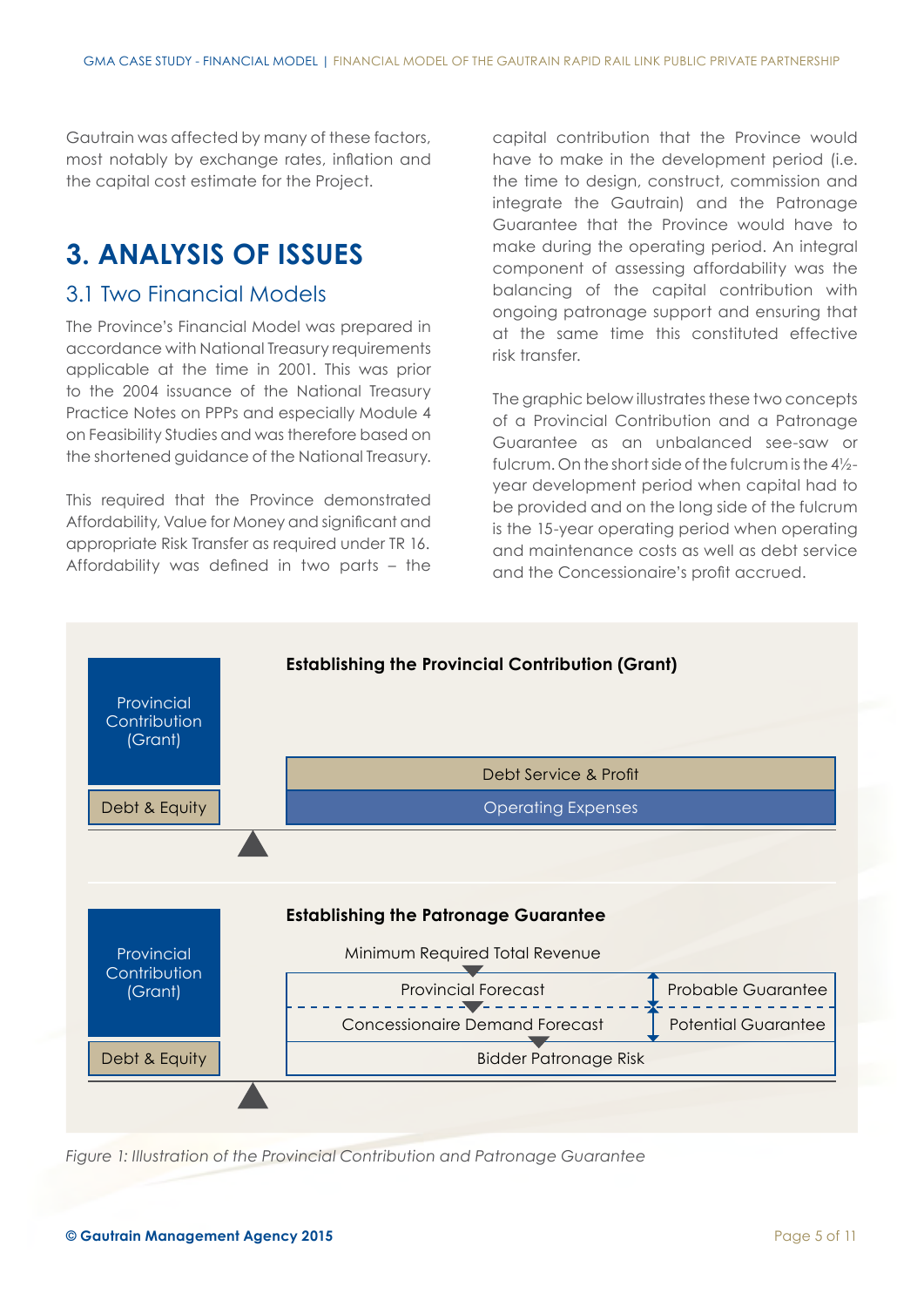Simply put, the debt service and profit in the operating period must "balance" or equal the private sector debt and equity invested in the Gautrain. The private sector cannot invest more capital than it can recover or pay back over the operating period. The total capital requirement is, however, far greater than that which the private sector can invest, exacerbated by the unproven nature of the Project. The difference between the total capital requirement and the amount that the private sector can invest is therefore the Provincial Contribution. The Provincial Contribution is a grant – in other words it is not required to be repaid, but under the PPP model ownership of the asset remains with the Province.

Due to the revenue that would accrue to the private party during the operating period of the Gautrain PPP being viewed as highly uncertain<sup>1</sup>, the Financial Model was based on a concept of establishing Minimum Required Total Revenue (MRTR). Revenue projections below this level would therefore require revenue support in the form of a Patronage Guarantee from the Province. The bidders for the Project during the procurement process would therefore be competing on the basis of the combined lowest Provincial Contribution and Patronage Guarantee payable by the Province.

#### **This would work as follows:**

1. The Province's Financial Model would calculate the MRTR required by a private party to operate and maintain the Gautrain system and provide the specified train and bus services as well as pay taxes and pay back debt-raised equity invested and offer a reasonable return to the Concessionaire. These would be calculated based on the Province's advisors' cost estimates of all the input operating costs over the full 15 years of operation. The costs making up the MRTR are illustrated in Figure 2 below.



**Cashflow during Operations**

*Figure 2: Illustration of the Cost Components Making up the Minimum Required Total Revenue*

<sup>1</sup> It was the first public transport project that relied on a diversion of demand from private car to rail in South Africa and was thus viewed by the Province and the bidders as having a high degree of uncertainty of usage and revenue. For further reading on the topic of demand risk readers are referred to Robert Bain "Toll Road Traffic & Revenue Forecasts: An Interpreter's Guide" April 2009.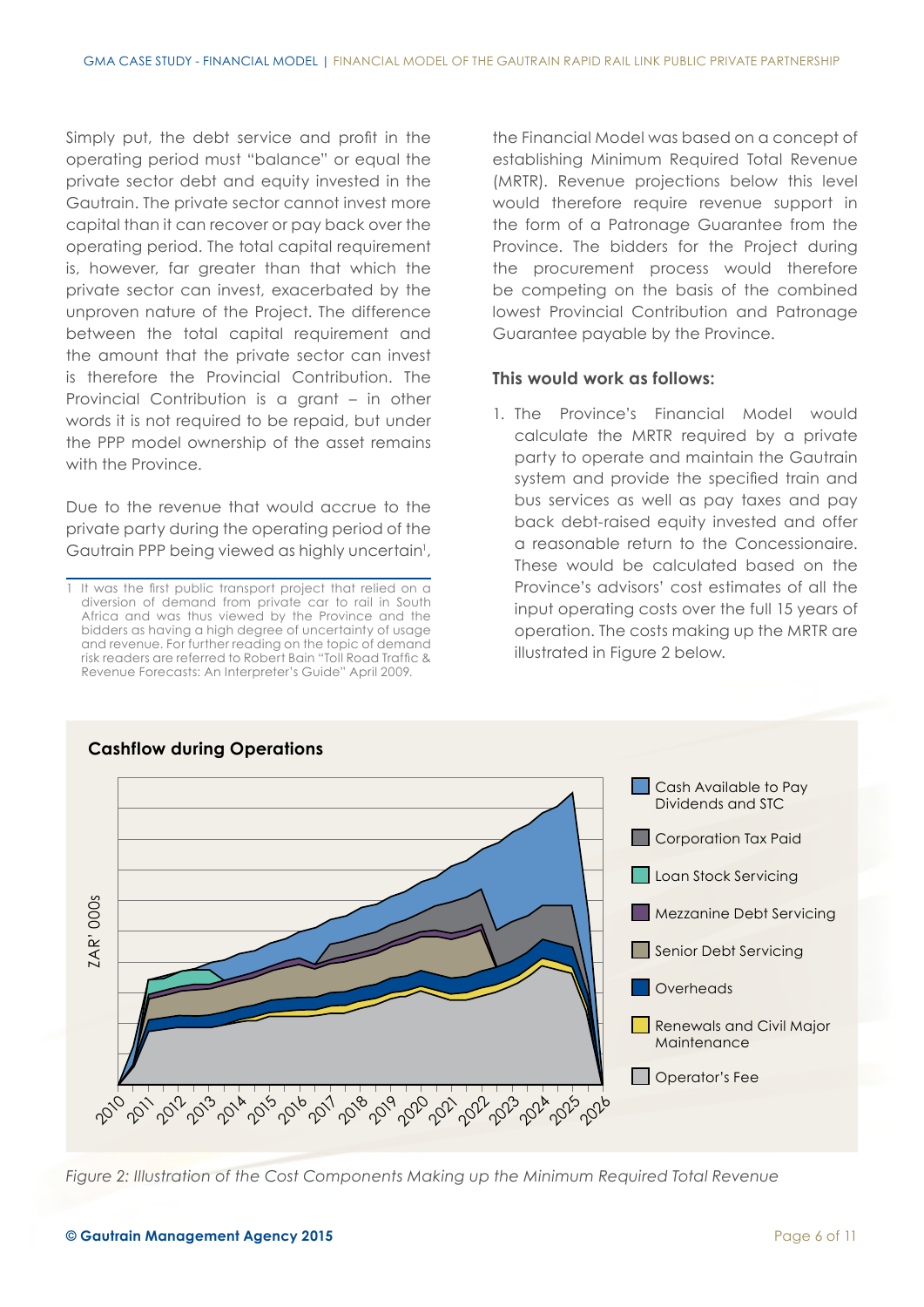- 2. Then the Province's Financial Model would calculate the estimated revenue over the same 15 years of operations. This would include the ridership revenue from users of the trains and buses as well as other revenue such as advertising, commercial use and retail opportunities. This was known as the Province's Demand Forecast (PDF) and was based on a Demand Model prepared by the Province's technical advisors.
- 3. The difference between the two (i.e. costs and revenues or MRTR and PDF) would be the Patronage Guarantee or level of revenue support required. The Patronage Guarantee would have to be tested for affordability by the National Treasury as part of the feasibility investigations.
- 4. Bidders would be required to develop their own forecasts of MRTR to cover the costs of operations and their forecasts of revenue (called the Concessionaire's Demand Forecast or CDF). All bidders would be compared on the basis of the difference between their MRTR and CDF, that is, their estimated requirement for a Patronage Guarantee. The Concessionaire

would assume all revenue risk below their estimated CDF.

- 5. The bidder with the lowest cost combination of Provincial Contribution and Patronage Guarantee on a NPV basis would be appointed as the preferred bidder and, subject to successful negotiation of risk and other technical related issues, the Concessionaire.
- 6. Then because the PDF and the CDF differed (the PDF was higher than the CDF), the Province had to differentiate between a Probable and a Possible Patronage Guarantee as shown in Figure 3. The Probable Patronage Guarantee was the difference between the MRTR and the PDF and was the amount that would, in all probability and according to the Province's own estimations, be payable to the Concessionaire. The Possible Guarantee was the maximum Patronage Guarantee and was the difference between the MRTR and the CDF. This was the maximum exposure of the Province and was reported as such as a contingent liability to the National Treasury.



*Figure 3: Illustration of the Patronage Guarantee*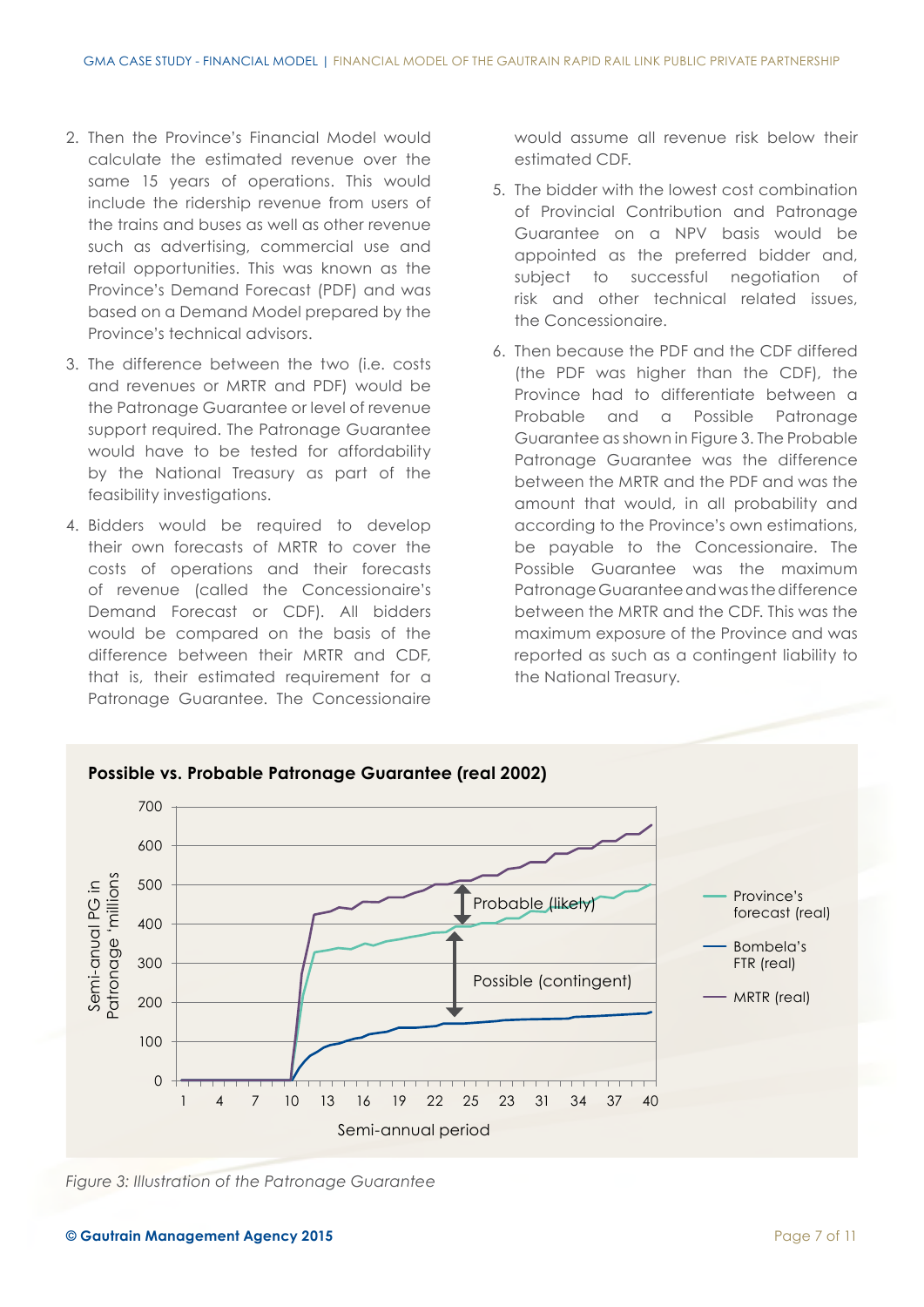#### 3.2 The Province Financial Model

National Treasury received applications for approvals in terms of TR 16 on nine occasions and, after due consideration thereof, the Province received the following approvals:

- Treasury Approval I (TA I) February 2002, December 2002, June 2005, September 2006
- Treasury Approval IIA (TA IIA) February 2002, November 2002, December 2004
- Treasury Approval IIB (TA IIB) July 2005
- Treasury Approval III (TA III) September 2006.

Treasury Approval I (and its revisions) as well as TA III all required updates of the Province's Financial Model. The final approvals in this sequence were provided in September 2006, when the Province simultaneously submitted and requested a revised TA I and TA III based on a revised feasibility study reflecting the changes in assumptions to the initial feasibility study and now firm pricing information from the bidders. Through the process the primary changes to the model were the increase in the capital cost estimate of the project in response to both the evolution of the design and factoring in of the risk transfer/ pricing by the bidders, as well as changes to the underlying macroeconomic variables. These all have a material impact on assumptions applicable to the Concession Period.

#### 3.3 The Base Case Financial Model

In November 2002, the Request for Proposal (RFP) was approved by National Treasury and issued to the two pre-qualified bidders, namely the Bombela and Gauliwe consortiums. Given the requirements for bidders to bid on both the Provincial Contribution and the Patronage Guarantee, each bidder had to develop its own financial model. Bidders were not provided with the Province Financial Model but were instead given certain parameters of affordability to guide them as to the Province's assumptions on costs and revenues in the Province Financial Model.

After a protracted and complex procurement process one bidder, Bombela, was appointed as the Preferred Bidder in July 2005. Bombela and its advisors were then responsible for developing the Base Case Financial Model, which was compiled by Societe Generale. This was primarily because of the importance of the Concessionaire owning the financing solution proposed, inclusive of the cost and revenue assumptions in the financial model.

The Base Case Financial Model is based on contractually committed fixed costs from Bombela and its sub-contractors during the development phase of the Concession Period. During the operational phase the cost and revenue projects are based on (and in most instances linked to) assumptions on inflation and other economic variables such as interest rates and foreign exchange rates. It was developed in Microsoft Excel.

The target return for the Concessionaire in terms of the Base Case Financial Model was a real internal rate of return (IRR) of 18%, meaning the MRTR is essentially modelled or solved to arrive at this return. Being a dynamic document this modelling continues for the duration of the Concession Agreement as variables change and outputs are updated. This is achieved using a series of macros.

Approximately 28% of the costs during the development period of the project were in foreign currency and this was managed in terms of the modelling of the Base Case Financial Model by converting all foreign denominated costs into South African Rands (ZAR) at a spot rate in 2006, thereby fixing the exchange rates up to 2011. This was achieved through the National Treasury providing the foreign exchange through the Reserve Bank so as to save on the high hedging costs proposed by Bombela. Bombela hedged the forex risk during the operating period.

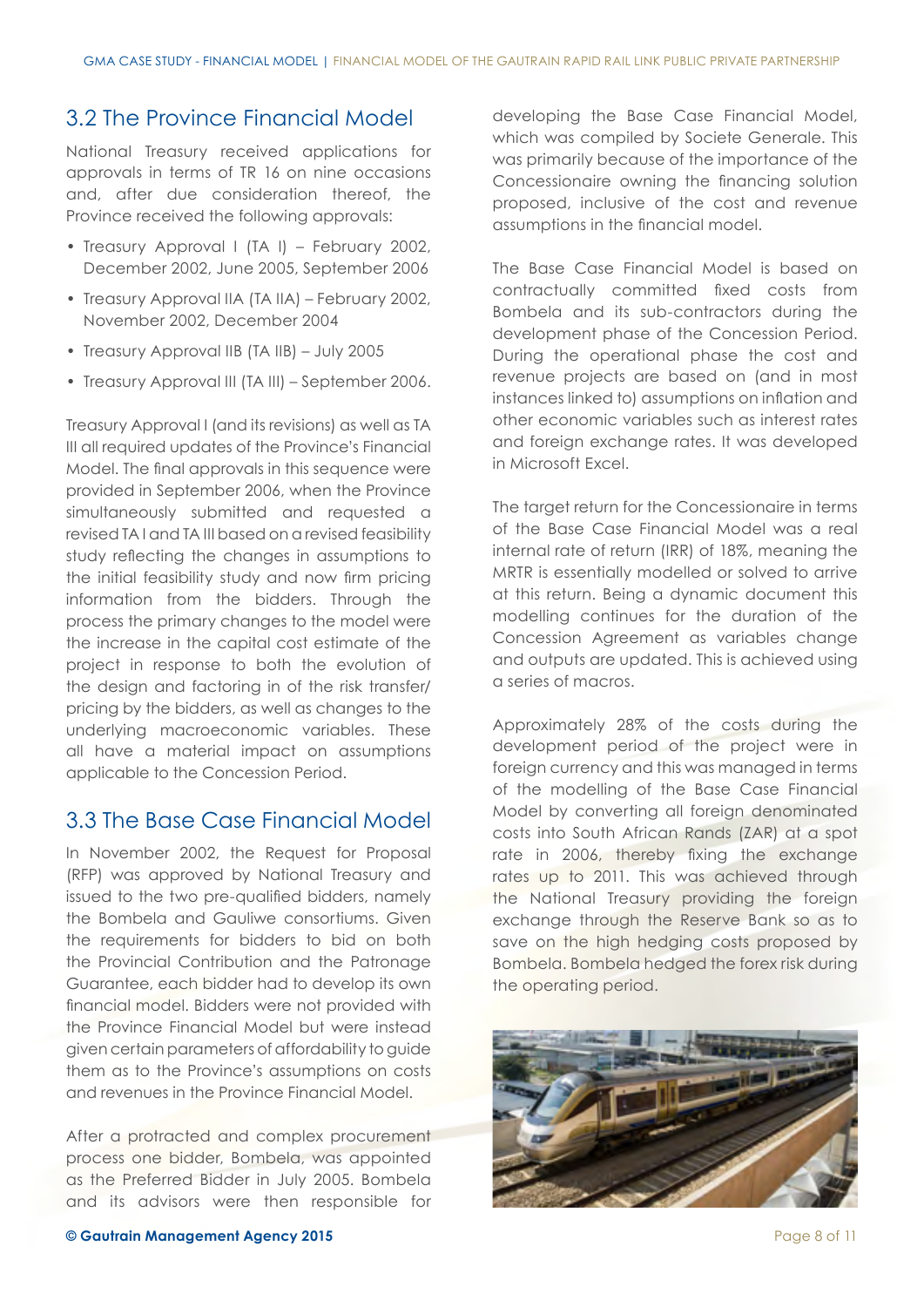# **4. LESSONS LEARNT IN THE DEVELOPMENT OF THE TWO MODELS**

The table below shows how the two key indicators, being the Provincial Contribution and the Patronage Guarantee, changed over time as reflected in the different Treasury Approvals over the four years between 2002 and 2006.



| <b>Treasury Approval</b> | Date of Approval | <b>Base Date</b> | Capital<br>Expenditure | Maximum Annual<br>Patronage Guarantee |
|--------------------------|------------------|------------------|------------------------|---------------------------------------|
| TAI                      | Feb 2002         | 2002             | 3,832                  | 150                                   |
| TAI                      | Nov 2002         | 2002             | 7.120                  | 150                                   |
| TAI                      | June 2005        | 2005             | 19,990                 | 560                                   |
| <b>TAI and TAIII</b>     | Sept 2006        | 2005             | 22,290                 | 590                                   |

*Table 1: Outputs of the Models over Time in ZAR Million*

It is immediately apparent that the outputs of the Province Financial Model (i.e. pre-2005) are completely different from the Base Case Financial Model (post-2005) as reflected in the final Treasury approvals. The capital expenditure (to be funded by the Provincial Contribution and the Concessionaire's debt and equity) more than doubled in real terms between 2002 and 2005. The Patronage Guarantee went up by a factor of more than three, owing to the increased debt servicing burden and lower than expected CDF.

The positive lessons learnt are:

• The Base Case Financial Model and the Province Financial Model, once aligned, became a very powerful tool that was accurate to the point that funds could be allocated and spent to very high levels of accuracy. Over the Development Period costs were maintained to 98% consistency with the Base Case Financial Model<sup>2</sup>. This is an unheard of degree of accuracy in large public infrastructure projects in South Africa.

- The Province Financial Model facilitated the effective evaluation and understanding of the bids received.
- The Province Financial Model was used as a fund-raising tool whereby the Province was able to raise grants from the DoRA (Division of Revenue Act) from Central Government via the Department of Transport as well as borrowings of ZAR4,9 billion by the Province under the Provinces' Borrowing Powers Act – the first and last provincial borrowing since 2000.
- In total the Gautrain was able to access five sources of finance:
	- ∙ DoRA from Central Government via the Department of Transport
	- ∙ MTEF (Medium Term Expenditure Framework) from Gauteng Provincial Government
	- ∙ Private Sector Equity
	- ∙ Private Sector Borrowing
	- ∙ Provincial Borrowing.

<sup>2</sup> The 2006 concession contract value in nominal (2011) terms was ZAR25,7 billion and Development Period costs amounted to a total ZAR26,4 billion. Cost increases made up over all five years included a CPI variance cost of ZAR960 million and Foreign Exchange savings of ZAR360 million. Variations to scope were less than 1%.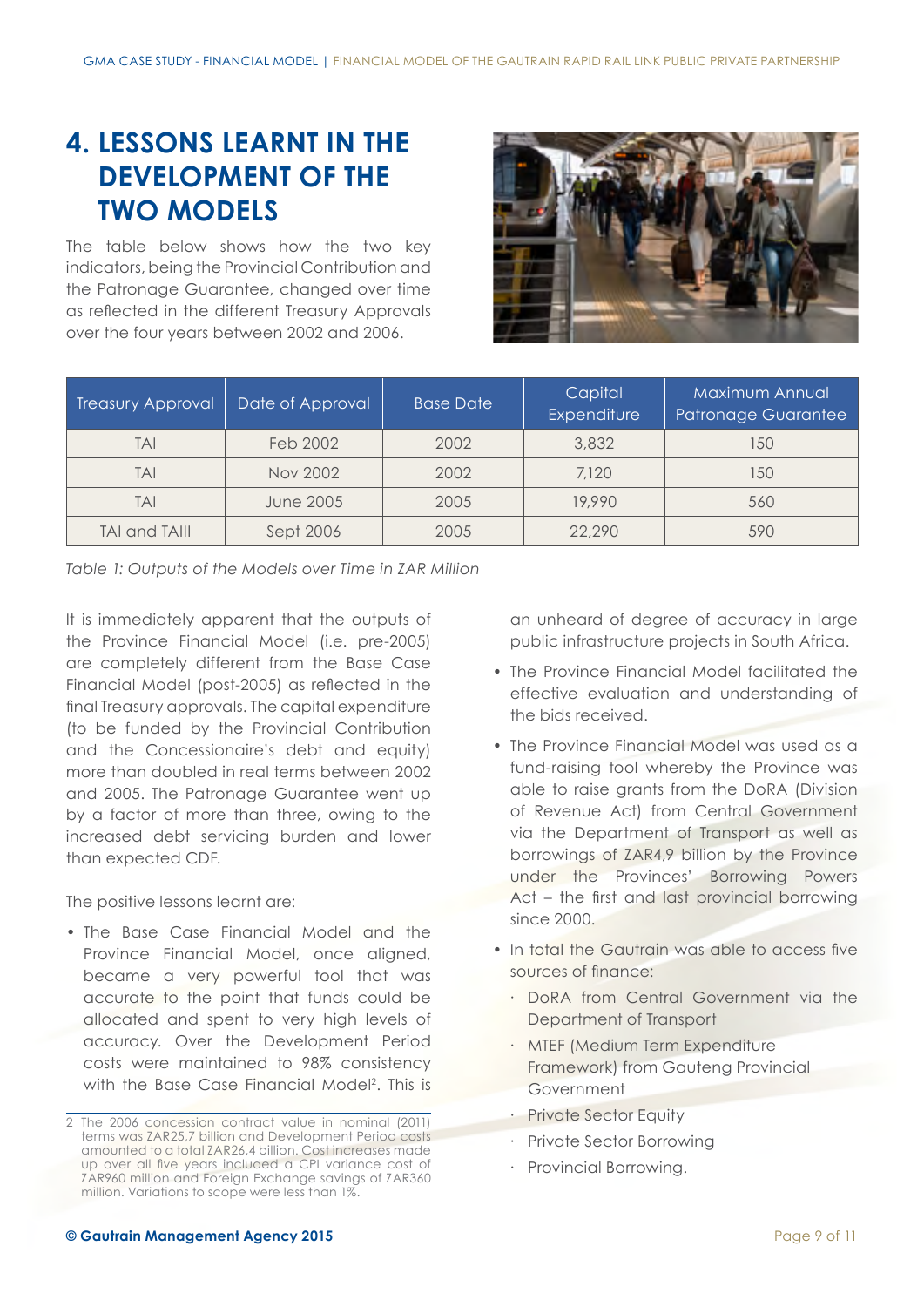These are illustrated in the graphic below:



*Figure 4: Financing Sources*

• The Province Financial Model was acceptable to the National Treasury Fiscal Liability Committee and led to the approval of the Gautrain by the Minister of Finance, the Gauteng MEC for Finance, and the Provincial and National Government Cabinets.

The negative lessons learnt are:

- The Province Financial Model was a theoretical model prepared by consultants and advisors. The Base Case Financial Model was prepared by bidders who had to raise finance and then deliver the project in real life. The interpretation of risk and acceptable returns are fundamentally different between the two parties.
- The Province Financial Model underestimated the significant risk premiums and costs that the bidders included in the Base Case Financial Model. The Concession Agreement

transfers significant amounts of risk to the Concessionaire and the cost of this risk was not adequately reflected in the Province Financial Model, despite risk transfer being the overarching principle behind the PPP mechanism.

- The Province Financial Model and its key cost and revenue assumptions were not independently reviewed before 2005. Reviews of the cost assumptions and demand model were done within the Province's advisory team and, despite being conservative, did not fully take into consideration demand forecasting of an unproven project.
- The bidders both took commercial and highly risk-adverse views on the CDF and submitted low projections of demand for the services. This substantially increased the maximum Patronage Guarantee payable by the Province.